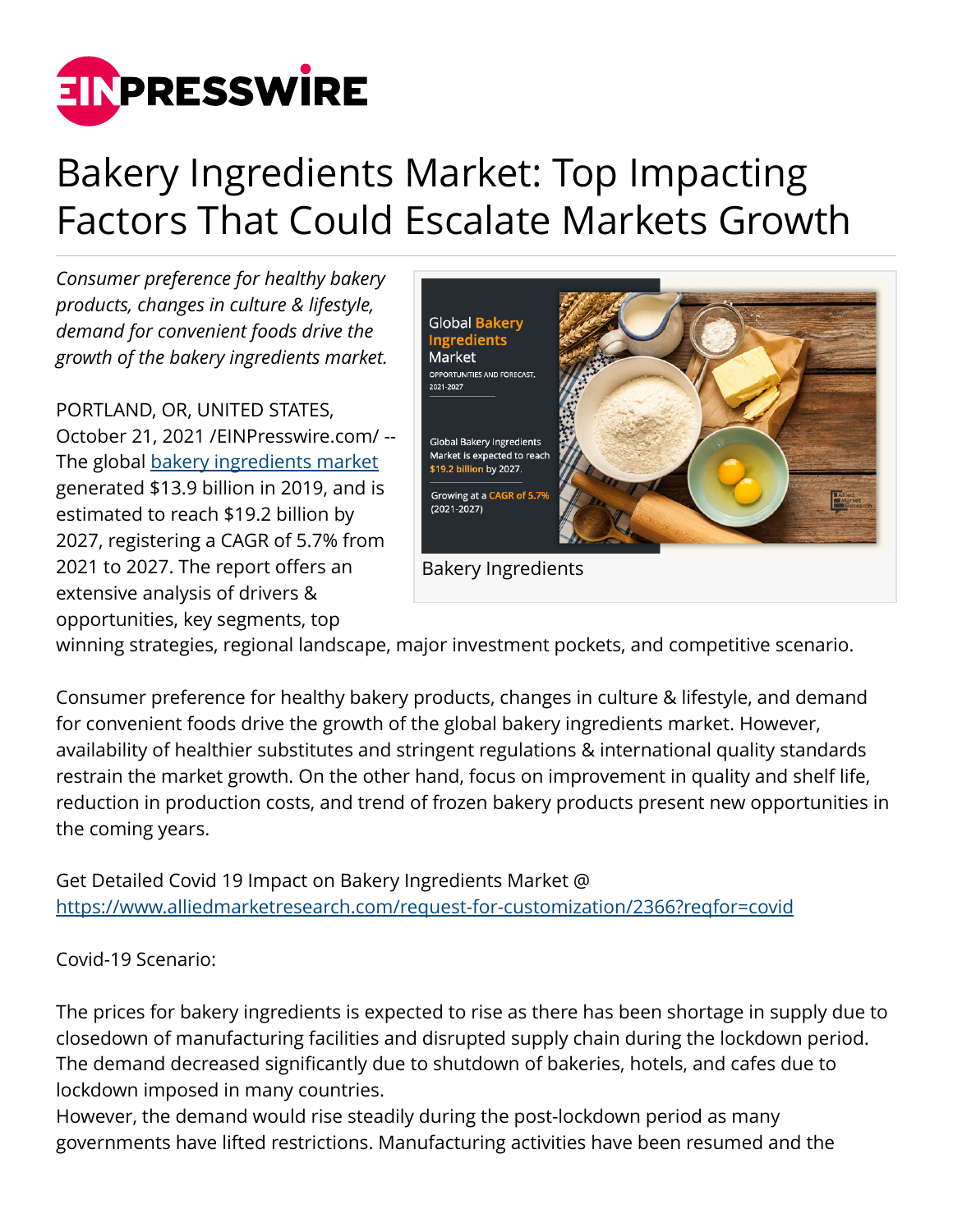supply chain has been restored.

The report provides a detailed segmentation of the global bakery ingredients market based on type, application, and region.

Based on type, the dry baking mix segment held nearly one-fifth of the total share in 2019, and is expected to maintain its highest distribution in terms of revenue during the forecast period. However, the fiber segment is estimated to witness the largest CAGR of 7.5% from 2021 to 2027.

Download Sample Copy Of this Report@ [https://www.alliedmarketresearch.com/request](https://www.alliedmarketresearch.com/request-sample/2366)[sample/2366](https://www.alliedmarketresearch.com/request-sample/2366)

Based on application, the bread segment accounted for more than two-thirds of the global bakery ingredients market in 2019, and is projected to maintain its dominance throughout the forecast period. However, the rolls and pies segment would portray the highest CAGR of 6.7% from 2021 to 2027.

Based on region, Europe accounted for the highest market share in 2019, contributing to nearly two-fifths of the total share, and is expected to maintain its lead position by 2027. However, Asia-Pacific is estimated to register the fastest CAGR of 6.6% during the forecast period.

Send Me Enquire Here @ <https://www.alliedmarketresearch.com/purchase-enquiry/2366>

Leading players of the global bakery ingredients market analyzed in the research include Archer-Daniels-Midland Company, Cargill Incorporated, Associated British Foods Plc., Ingredion Incorporated, E. I. Du Pont De Nemours and Company, Koninklijke DSM N.V., Kerry Group, Plc., Bakels Group, Dawn Food Products, Inc., and Lallemand Inc.

Similar Reports: [Frozen Bakery Products Market Expected to Reach \\$49,118 Million by 2025](https://www.alliedmarketresearch.com/frozen-bakery-products-market) [Bakery Processing Equipment Market Expected to Reach \\$18.7 Billion by 2026](https://www.alliedmarketresearch.com/bakery-processing-equipment-market)

Upcoming Reports:

Acerola Extract Market - <https://www.alliedmarketresearch.com/acerola-extract-market> Almond Kernel Market - <https://www.alliedmarketresearch.com/almond-kernels-market> Apple Powder Market -<https://www.alliedmarketresearch.com/apple-powder-market> Baby Food Snacks Market - <https://www.alliedmarketresearch.com/baby-food-snacks-market>

About Allied Market Research:

Allied Market Research (AMR) is a full-service market research and business-consulting wing of Allied Analytics LLP based in Portland, Oregon. Allied Market Research provides global